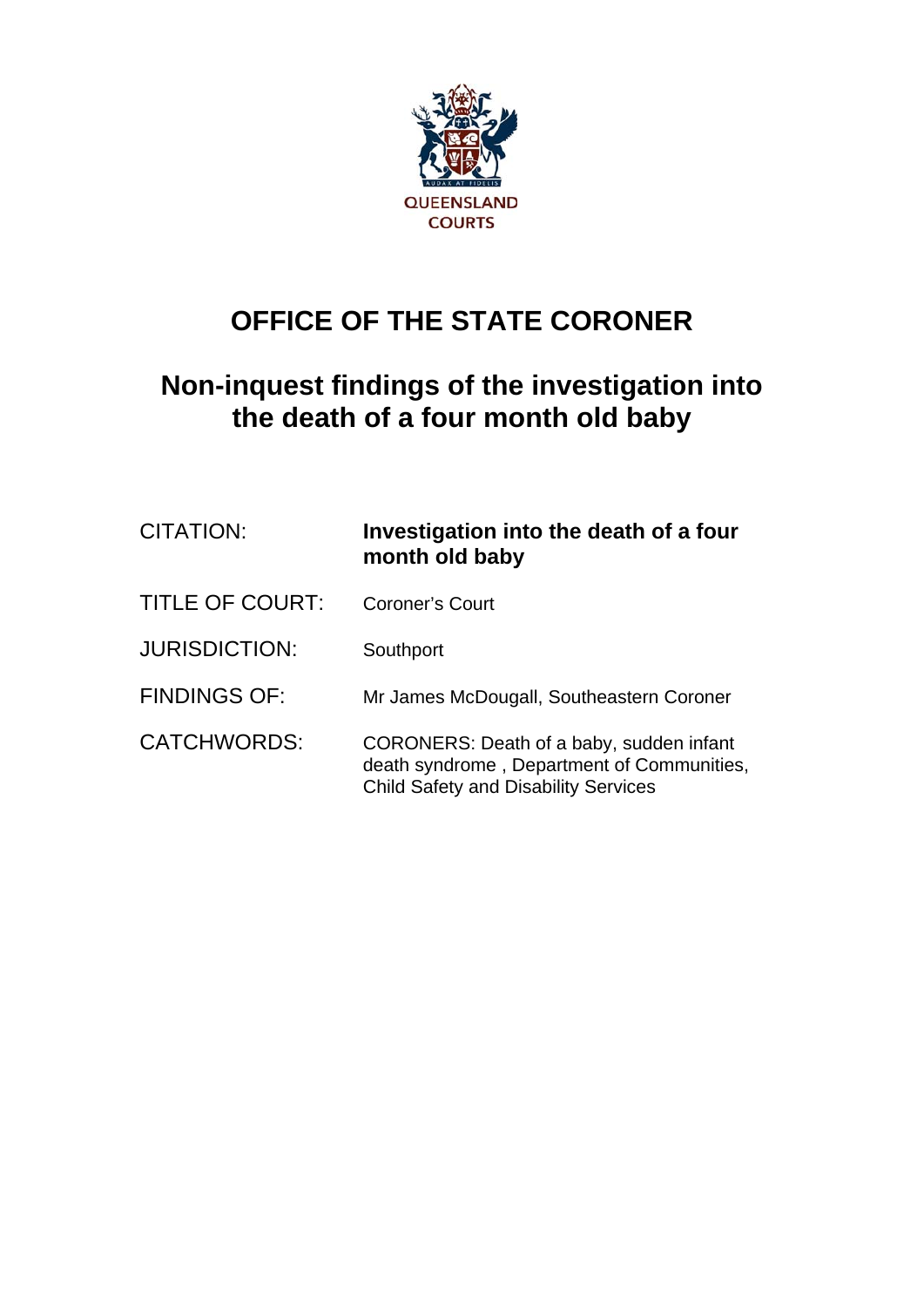These are findings into the death of a four month old boy, born on the 23 March 2012 in Logan. He resided in a caravan at Loganholme, with his mother. Also residing in the caravan was the deceased child's stepfather. The house property at Loganholme was owned and occupied by the paternal grandmother.

The deceased child was born at Logan Hospital by spontaneous vaginal delivery and had a birth weight of 3510 grams. He was within the median percentile. His gestational age at birth was 39 weeks plus five days. At birth a urinary drug screen was conducted, which revealed that he was positive for amphetamines and codeine. He underwent withdrawal treatment, staying in a special care nursery before being discharged into foster care as a consequence of a Temporary Assessment Order and then a Court Assessment Order obtained by officers of the Department of Communities, Child Safety and Disability Services under the *Child Protection Act 1999*.

The mother was known to be an intravenous drug user. She was gravida 4 and para 3 during pregnancy. All antenatal tests were uneventful, including negative hepatitis B and C and HIV screen. An ultrasound at 30 weeks gestation was within normal limits.

The deceased child presented to hospital three weeks after birth with bilious vomiting. He was diagnosed with pyloric stenosis whilst under foster care. He underwent uneventful surgery (laparoscopic pylorotomy) at the Mater Hospital (admission from 17/4 to 21/4/12). He showed no further problems relating to pyloric stenosis.

The deceased child was returned to his mother at the end of April at the expiry of the Court Assessment Order. The decision to return him to the care of his mother has been the subject of a review conducted by the Department of Communities, Child Safety and Disability Services. I will refer in more detail to the review later in these findings.

As mentioned above, the deceased child had a half sister born in 2004, who resided with her father (her mother's ex partner) in New South Wales, and a sister and brother who were in foster care in New South Wales. There was an extensive child protection history in relation to those siblings.

The department had an extensive involvement with the deceased child's siblings, with 11 notifications and three Child Concern Reports recorded from 2004 to 2011. In 2010 a Child Protection case was opened in relation to his half sister as she had been abused by her father. The deceased child's brother and sister were in care following action taken by Child Protection in New South Wales.

The department's involvement with the deceased child commenced with the recording on an unborn child notification in February 2012. Additional notified concerns were recorded on the 20 February 2012 which incorporated information from Child Safety in New South Wales about concerns raised in relation to the siblings in the previous 12 months. Concern was held for him, given the substantial history for the family and his mother's recent drug use, prostitution, transience and neglect of her two older children. The department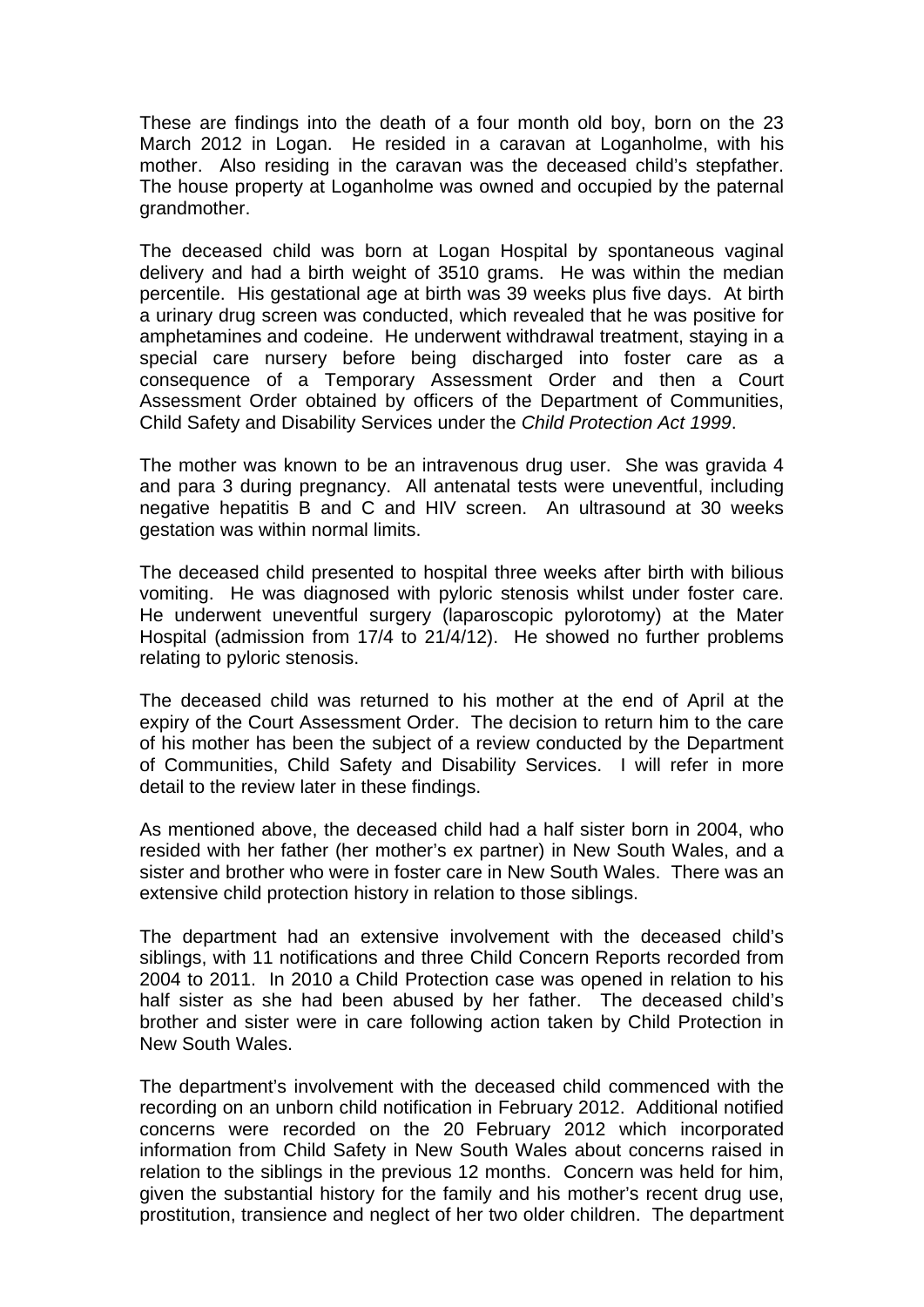made a decision not to commence the investigation and assessment, due to the mother being assessed as a flight risk.

Following the deceased child's birth on the 23 March 2012, a Temporary Assessment Order was sought and an investigation and assessment was commenced. A Court Assessment Order was obtained and he was placed in the care of foster parents.

On the 18 April 2012, the deceased child's case was reviewed by the SCAN Team and it was noted that the assessment of the risk was underway and the matter was set for review on the 9 May 2012. Queensland Police confirmed that there had been no incident of domestic violence reported since the parents resumed their relationship in January 2012.

On the 24 April 2012, departmental officers conferred and it was decided that the deceased child should have an unsupervised weekend contact visit at home with his mother and stepfather and that would occur from 27 to 29 April 2012. It was decided that, should all go well, he would be returned to the care of his parents from 30 April 2012.

The investigation was finalised on the 30 April 2012 and a safety assessment on that day recorded that the deceased child was safe. It was decided that there were no immediate risk factors present for him and he was returned to his mother and stepfather. This was in spite of the Family Risk Evaluation outcome indicating that he was at very high risk. A number of risk factors were listed in the text of the assessment and outcome, including: the vulnerability of the infant, the parents minimising the concerns and denying substance misuse, history of long term chronic drug use by the parents, sibling subject to statutory intervention and child protection history.

On the day before the deceased child's death, the family was at home at Loganholme. The deceased child's stepfather was in the garden and the mother was feeling ill. She was in the caravan with the deceased child. During the afternoon the deceased child went into the main house to spend some time with his grandmother. This was about an hour and a half before returning to the caravan between 5pm and 6pm.

During this timeframe the deceased child's mother and stepfather shared a quantity of methamphetamine by injection at about 4pm. Following this, the deceased child's stepfather proceeded to build and light a fire to burn rubbish behind the caravan, which caused a substantial amount of smoke to engulf the property and the surrounding street. That night the temperature dropped to about 5-6 degrees Celsius. There was a heater located within the caravan, but according to the mother, she did not like it being used at night when they were in the caravan. The deceased child was provided with a wash and bottle of formula and was put to bed at about 7:30pm. His mother recalls falling asleep at about 10pm, but waking up again, as he wanted another bottle. The deceased child went back to sleep and woke again at about 2:30am.

At about this time he was provided with another bottle and was back in bed and asleep by about 3am. Between 7:30am and 8:00am the mother and stepfather woke up and the stepfather went over to the house to get some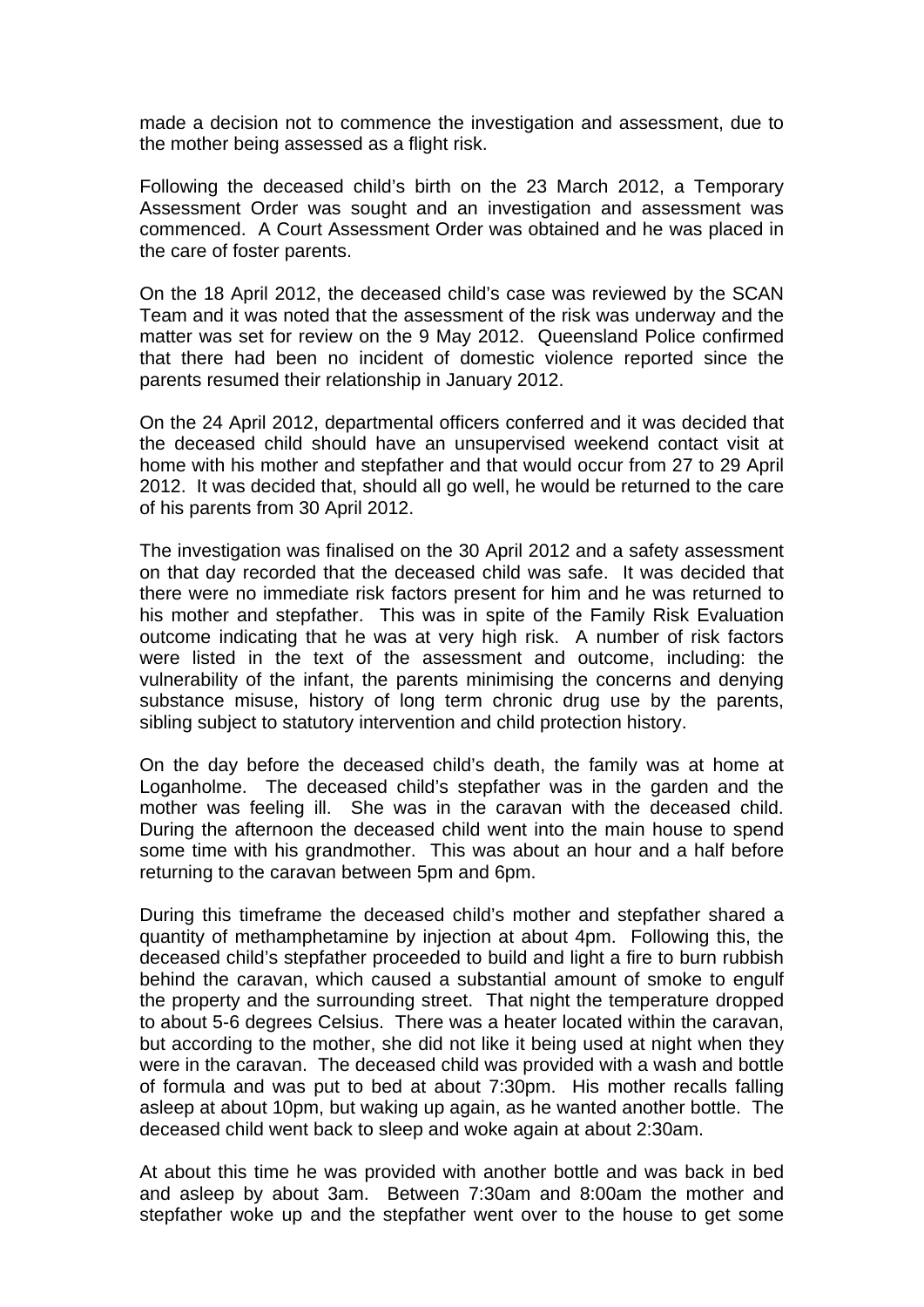breakfast. He did not check on deceased child when he did this. On his return to the caravan the mother asked the stepfather if he had checked on the deceased child and the stepfather went to do so. The deceased child was located in a makeshift cot/bed, which had been fashioned out of a sofa bed with added bumper and substantial bedding and sheeting. This bed was contained by a railing which prevented the deceased child from rolling out. When the stepfather went to check on the child he found him to be deceased.

The Queensland Ambulance Service was called and a neighbour, who is a paramedic, came to the assistance of the parents. Once the Queensland Ambulance Service arrived they pronounced the child deceased at the scene.

The mother told police that when the deceased child woke at 2:30am she got up and heated a bottle and propped the bottle in the same way, but he was wide awake and wanted to play. She lay next to him in bed whilst he had his bottle. He eventually went back to sleep after about 20 minutes. He had drunk only about 100mls of the formula.

The stepfather gave a statement to police, which basically confirmed the version given by the mother leading up to about 7:55am when he left the caravan to walk to the main house. The stepfather said that when he returned he checked on the deceased and found him to be lying on his left side facing away from him. He scooped him up and saw that he had lost all colour in his face and his skin was cold to the touch. He called on the child's mother to help. The child's mother took the infant and ran outside and began to scream for help. He saw her put him on the ground on a mat and commence CPR. The stepfather said he ran across the road to a neighbour, who he knew was a paramedic. The Queensland Ambulance Service was summoned and attended.

The neighbour told police that she was summoned by a knock on her door at about 9am from the grandmother. She said: 'The baby's dead. Quick, quick. The baby's dead.'

The neighbour told police that she went up to the baby and saw he was dressed in a blue jumpsuit and it was totally done up. He was not wrapped in anything. He was very still, lips purple, and she felt his chest with her hands to feel his sternum and felt it was sopping wet. The suit was spongy and wet and she knew that this was odd. Her immediate reaction was to smell the wet substance, thinking it may be urine or vomit, but it had no smell at all. She said she could not smell a thing and was wondering why his front was so wet.

The neighbour had her son with her and he called the Queensland Ambulance Service. She took the baby inside the caravan and put him on a sofa and looked for signs of life. She gave a commentary of what she was doing to the Communications Officer at the Queensland Ambulance Service. The neighbour said she did not know why the baby had died, but recalled it being very cold that night. She could smell smoke in the caravan.

The neighbour's son also spoke to police confirming his mother's version. Police from the Child Protection Unit conducted an investigation, but could find no suspicious circumstances.